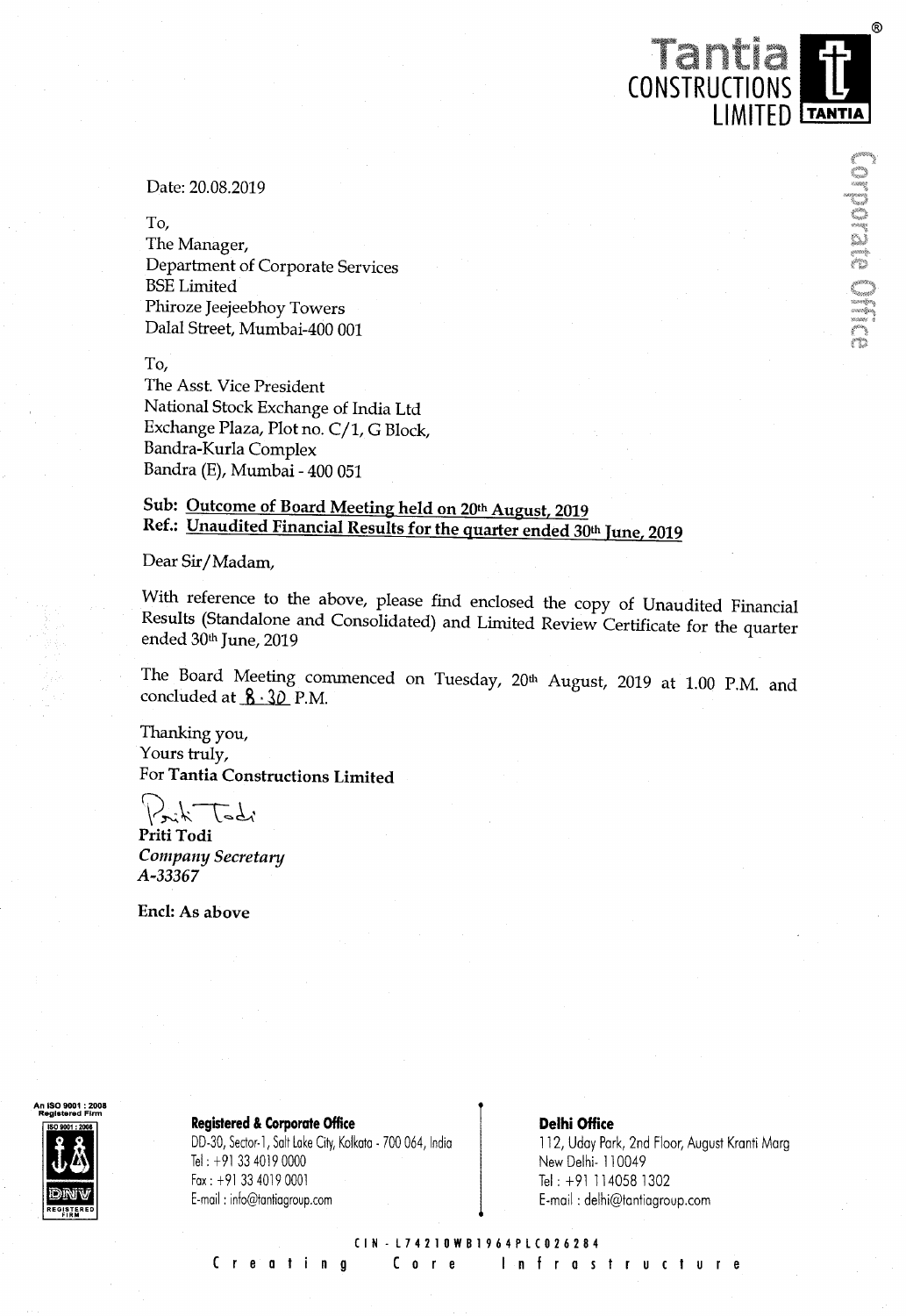$\left\{\mathbb{R}\right\}$ unar  $\mathbb{R}$ lustaphi  $\mathcal{X}$   $\mathbb{A}$ ssuriates  $\left\|\ \text{no} \atop \text{Bobile}: 9830023533, 9153085091}\right\|$ 

CHARTERED ACCOUNTANTS

E-mail. kmasso1985@gmail. com

B-115, People's Co-operative Colony Kankarbagh, Patna-800 020 Phone : (0612) 236-7843

Limited Review Report to The Resolution Professional Tantia Constructions Limited

We have reviewed the accompanying statement of unaudited consolidated financial results of Tantia Constructions Limited ("the Company") for the quarter ended <sup>30</sup> June <sup>2019</sup> attached herewith, being submitted by the Company pursuant to the requirement of Regulation <sup>33</sup> of the SEBI (Listing Obligations and Disclosure Requirements) Regulations, 2015, read with SEBI Circular No CIR/CFD/FAC/62/2016 dated 05 July, 2016.

The accompanying statement is the responsibility of the Resolution Professional and has been approved by him which has been conferred upon him in terms of the provisions of Section 17 of the Insolvency and Bankruptcy Code, <sup>2016</sup> (IBC). Our responsibility is to express opinion on these financial statements based on our review.

We conducted our review in accordance with the Standard generally accepted in India. This standard requires that we plan and perform the review to obtain moderate assurance as to whether the financial statements are free of material misstatement. <sup>A</sup> review is limited primarily to inquiries of Company personnel as well as Resolution Professional and analytical procedures applied to financial data and thus provide less assurance than an audit. We have not performed an audit and accordingly, we do not express an audit opinion.

Based on our review conducted as above, nothing has come to our attention that causes us to believe that the accompanying statement of unaudited consolidated financial results prepared in accordance with recognition and measurement principles laid down in applicable Indian Accounting Standards (Ind AS) prescribed under Section <sup>133</sup> of the Companies Act, 2013, read with relevant Rules issued thereunder and other recognized accounting practices and policies has not disclosed the information required to be disclosed in terms of Regulation <sup>33</sup> of the SEBI (Listing Obligations and Disclosure Requirements) Regulations, 2015, read with SEBI Circular No ClR/CFD/FAC/02/2016 dated <sup>5</sup> July <sup>2016</sup> including the manner in which it is to be disclosed, or that it contains any material misstatement.

Attention is invited to the following:-

a. Note 4a to the consolidated financial results which states that the Net Worth of the Company has completely eroded. This has significantly affected the going concern assumption of the Company. <sup>A</sup> CDR package was approved by the Lending Banks (JLF) which was communicated the Company vide Letter of Approval dated 6th May <sup>2015</sup> and the Cut off date (COD) for CDR Proposal was 1 July 2014. The company could not generate sufficient surplus and the loans were categorized as NPA. The State Bank of India, in its capacity as financial creditor, then filed were categorized as NPA. The State Bank of India, in its capacity as financial creditor, then filed

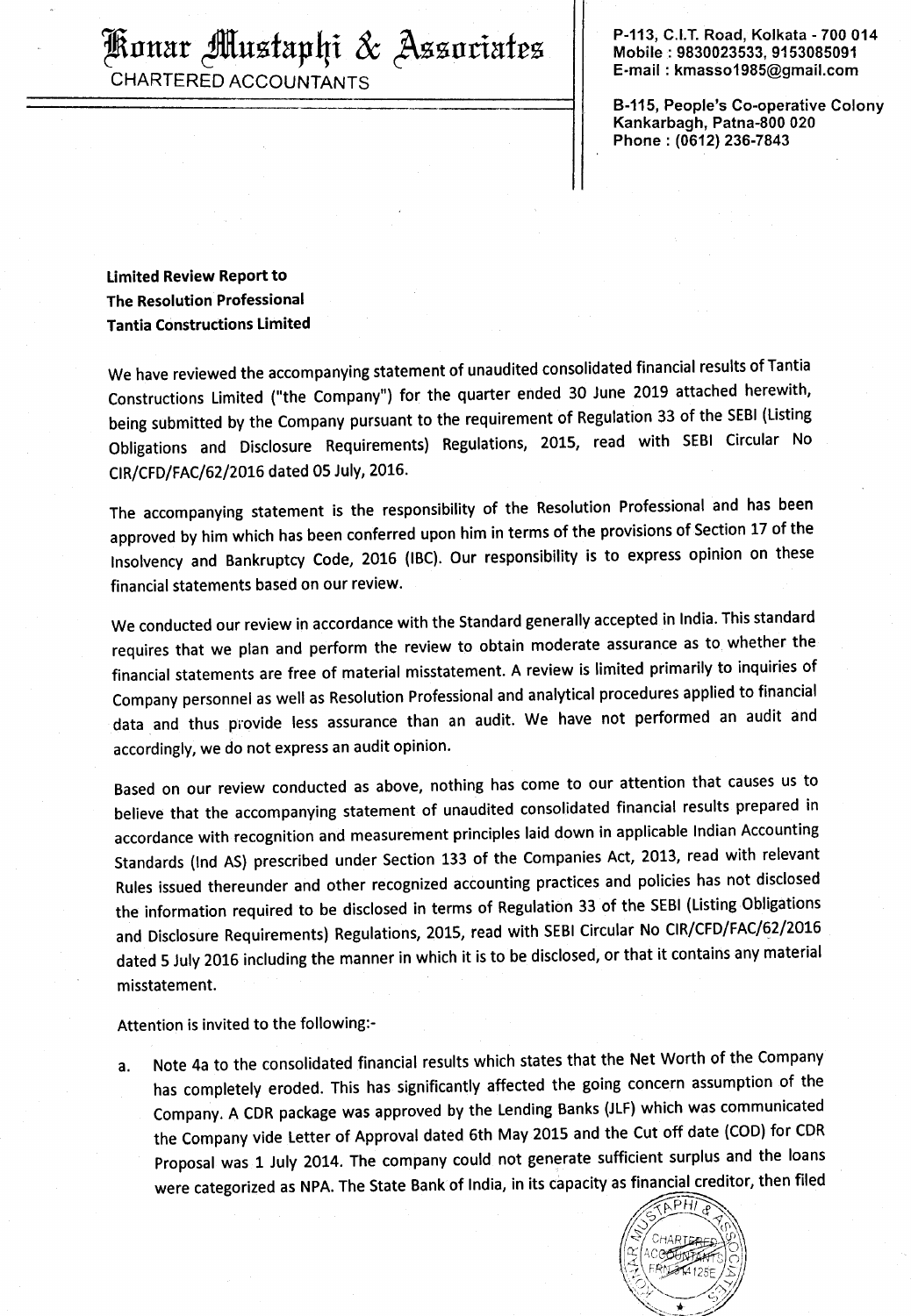<sup>a</sup> petition under the Insolvency and Bankruptcy Code, 2016 (IBC) with The Hon'ble National Company Law Tribunal (NCLT), Kolkata Bench. On <sup>13</sup> March, 2019, the NCLT vide its order of even date, has admitted the Corporate Insolvency Resolution Process (CIRP) in respect of the Company and appointed Mr. Kshitiz Chhawchharia, as the Interim Resolution Professional (lRP) in terms of the IBC. Further, the Committee of Creditors (CDC) in its meeting held on <sup>11</sup> April, 2019 have approved the appointment of Mr. Kshitiz Chhawchharia as Resolution Professional (RP). The time allowed for resolution process is <sup>180</sup> days from the date of admission, which can be further extended for <sup>a</sup> period of not more than <sup>90</sup> days. The NCLT order also provide for <sup>a</sup> moratorium with effect from <sup>13</sup> March, <sup>2019</sup> till the completion of the CIRP process or until the approval of the resolution plan under section 31(1) or an order for liquidation of the Company under Section <sup>33</sup> is made, whichever is made earlier. CIRP is ongoing and is yet to be completed. Under <sup>a</sup> CIRP, <sup>a</sup> resolution plan needs to be prepared and approved by the Committee of Creditors (COC). The resolution plan which would be approved by the COC will need to be further approved by the NCLT to keep the Company as <sup>a</sup> going concern. Currently the resolution process is on, hence the financial statements of the Company are continued to be prepared on the going concern basis and no impairment loss has been recognized.

- b. Note 4b to the consolidated financial results which states that the Company have not made any provision for Gratuity and Leave Encashment in line with lND-AS-19 which has resulted in understatement of loss for the quarter to that extent. Further, no actuarial valuation was made for Gratuity and Leave Encashment.
- c. Note 4c to the consolidated financial results as per which during the quarter, the Company did not charge interest on its debt, as the majority of the Financial Institutions, Corporate depositors and Banks had stopped charging interest on its debt (being categorised as NPA) due from the Company. The results of this quarter ended <sup>30</sup> June, <sup>2019</sup> accordingly did not reflect any provision of interest in respect of such lenders. The impact of the same could not be determined in the absence of necessary documentary evidences, these have resulted in understatement of loss for the quarter to that extent.
- d. Note 4d to the consolidated financial results in relation to Corporate Guarantee provided by the Company against loan availed by one of the subsidiaries of  $\bar{\tau}$  26458.38 lacs (excluding interest) invoked by consortium of Banks due to non payment by that subsidiary and the Consortium has lodged claim with the Resolution Professional during last financial year amounting to  $\bar{\tau}$ 25579.92 lacs which is yet to be settled till date.

Our opinion is modified in respect of above matters.

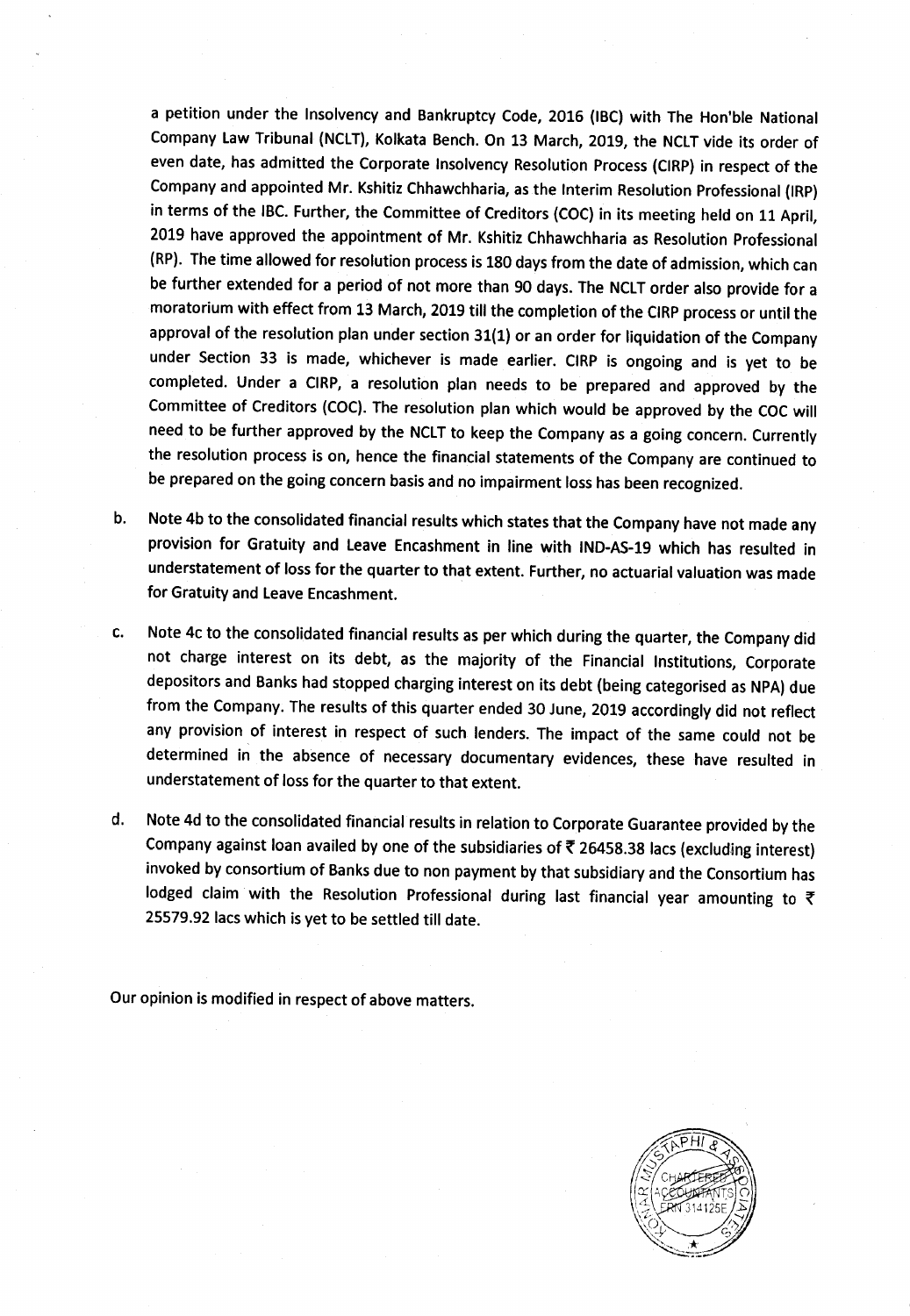### Attention is drawn to:

- a. Note 5 to the consolidated financial results in relation to excess payment of  $\bar{z}$  84 lacs as managerial remuneration to the Chairman and Managing Director for the financial year(s) 2012-13 and 2013-14. The Company had sought approval from the concerned authorities, viz Ministry of Corporate Affairs, for waiver in respect of recovery of the aforesaid excess amount from the Chairman and Managing Director, which was rejected by Ministry of Corporate Affairs. The Company have adjusted  $\overline{\zeta}$  24.29 lacs against his dues till March'19 and the balance amount of ?59.71 lacs is yet to be recovered. As per the decision of COC taken at their meeting held on <sup>20</sup> July, 2019 payment to Chairman and Managing Director is pending for approval by the COC members, hence no adjustment towards above excess payment during quarter ended 30 June, <sup>2019</sup> was made. In terms of clause (f) of sub-section (1) of Section <sup>28</sup> of the IBC, prior approval of the members of the Committee of Creditors (COC) is required for undertaking any related party transactions.
- b. Note <sup>6</sup> of the consolidated financial results where as part of the CIRP, creditors of the Company were called upon to submit their claims to the Interim Resolution Professional (IRP) as on <sup>13</sup> March, 2019 and later on to Resolution Professional (RP). Claims submitted by financial and operational creditors are being verified and admitted by the RP. In some instances, the amount of claim admitted by the RP is differing from the amount reflecting in the books of accounts of the Company. Pending final outcome of the CIRP process no adjustments has been made in the books for the differential amount in the claims admitted. Hence, consequential impact, if any, on the financial results is not currently ascertainable.
- c. The consolidated Ind AS financial statement was prepared including <sup>2</sup> subsidiaries and <sup>1</sup> associate company whose financial statements duly reviewed by their auditors were not available. The same was incorporated based on the figures as provided by the Company. The consolidated financial statement includes total revenue of  $\bar{\tau}$  Nil for the 2 subsidiaries and loss of ? 11.92 lakhs for the said associate company.

Our opinion is not qualified in respect of above matters.

For KONAR MUSTAPHI & ASSOCIATES Chartered Accountants Firm Registration Number: 314125E

কম **HARTERED** S.K. Mustaphi Place: Kolkata **switch and the control of the control of the switch of the control of the control of the control of the control of the control of the control of the control of the control of the control of the control of t** Membership Number: 51842 UDIN : 19051842AAAABR5068

Place: Kolkata<br>Date: 20.08.2019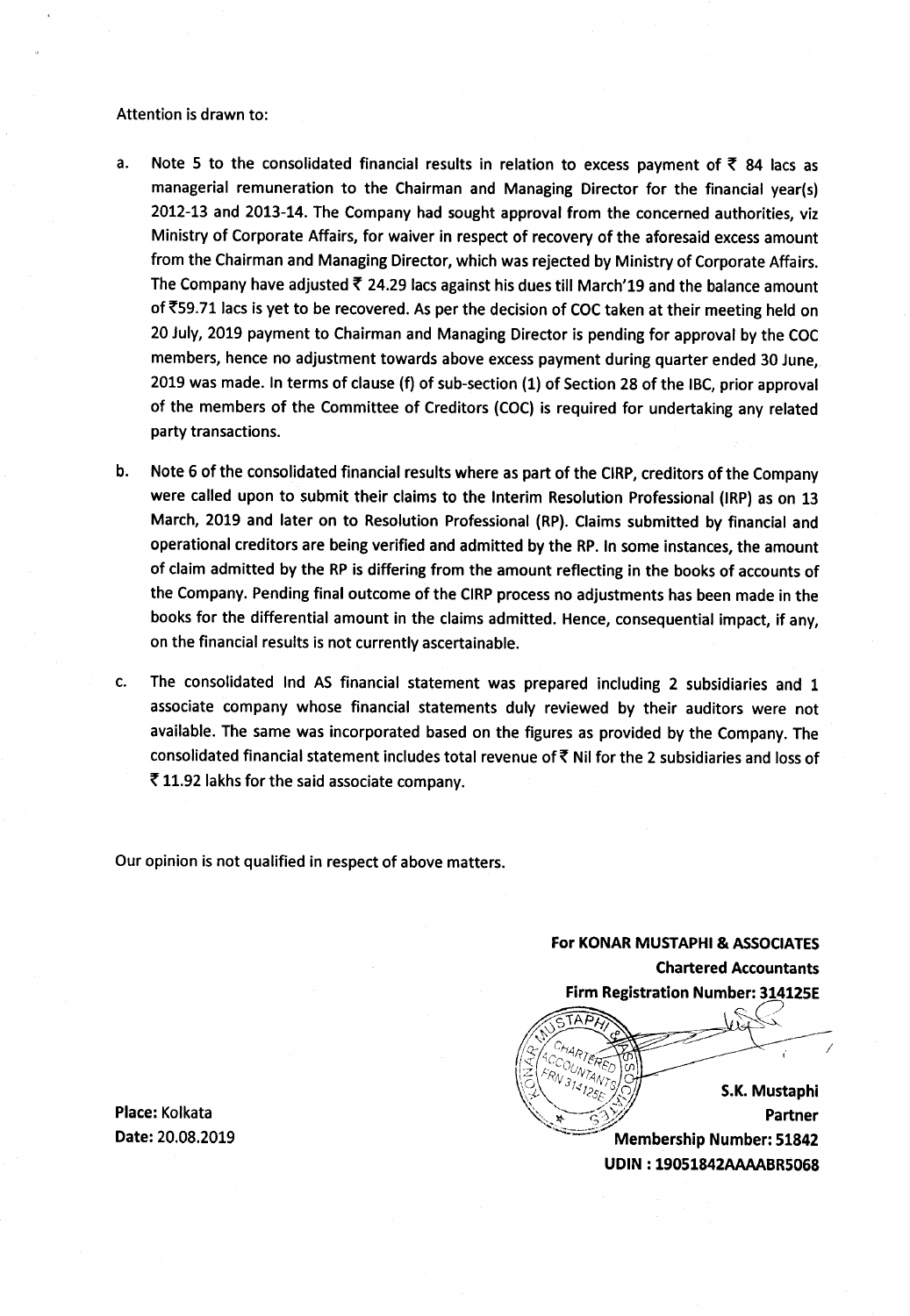CHARTERED ACCOUNTANTS

P-113, C.I.T. Road, Kolkata - 700 014<br>Mobile : 9830023533, 9153085091 E-mail : kmasso1985@gmail.com

8-115, People's Co-operative Colony Kankarbagh, Patna-800 020 Phone : (0612) 236-7843

Limited Review Report to The Resolution Professional Tantia Constructions Limited

We have reviewed the accompanying statement of unaudited consolidated financial results of Tantia Constructions Limited ("the Company") for the quarter ended <sup>30</sup> June <sup>2019</sup> attached herewith, being submitted by the Company pursuant to the requirement of Regulation <sup>33</sup> of the SEBI (Listing Obligations and Disclosure Requirements) Regulations, 2015, read with SEBI Circular No CIR/CFD/FAC/62/2016 dated <sup>05</sup> July, 2016.

The accompanying statement is the responsibility of the Resolution Professional and has been approved by him which has been conferred upon him in terms of the provisions of Section <sup>17</sup> of the Insolvency and Bankruptcy Code, <sup>2016</sup> (IBC). Our responsibility is to express opinion on these financial statements based on our review.

We conducted our review in accordance with the Standard generally accepted in India. This standard requires that we plan and perform the review to obtain moderate assurance as to whether the financial statements are free of material misstatement. <sup>A</sup> review is limited primarily to inquiries of Company personnel as well as Resolution Professional and analytical procedures applied to financial data and thus provide less assurance than an audit. We have not performed an audit and accordingly, we do not express an audit opinion.

Based on our review conducted as above, nothing has come to our attention that causes us to believe that the accompanying statement of unaudited consolidated financial results prepared in accordance with recognition and measurement principles laid down in applicable Indian Accounting Standards (Ind AS) prescribed under Section <sup>133</sup> of the Companies Act, 2013, read with relevant Rules issued thereunder and other recognized accounting practices and policies has not disclosed the information required to be disclosed in terms of Regulation <sup>33</sup> of the SEBI (Listing Obligations and Disclosure Requirements) Regulations, 2015, read with SEBI Circular No ClR/CFD/FAC/62/2016 dated <sup>5</sup> July <sup>2016</sup> including the manner in which it is to be disclosed, or that it contains any material misstatement.

Attention is invited to the following:-

a. Note 4a to the consolidated financial results which states that the Net Worth of the Company has completely eroded. This has significantly affected the going concern assumption of the Company. <sup>A</sup> CDR package was approved by the Lending Banks (JLF) which was communicated the Company vide Letter of Approval dated 6th May 2015 and the Cut off date (COD) for CDR Proposal was <sup>1</sup> July 2014. The company could not generate sufficient surplus and the loans were categorized as NPA. The State Bank of India, in its capacity as financial creditor, then filed

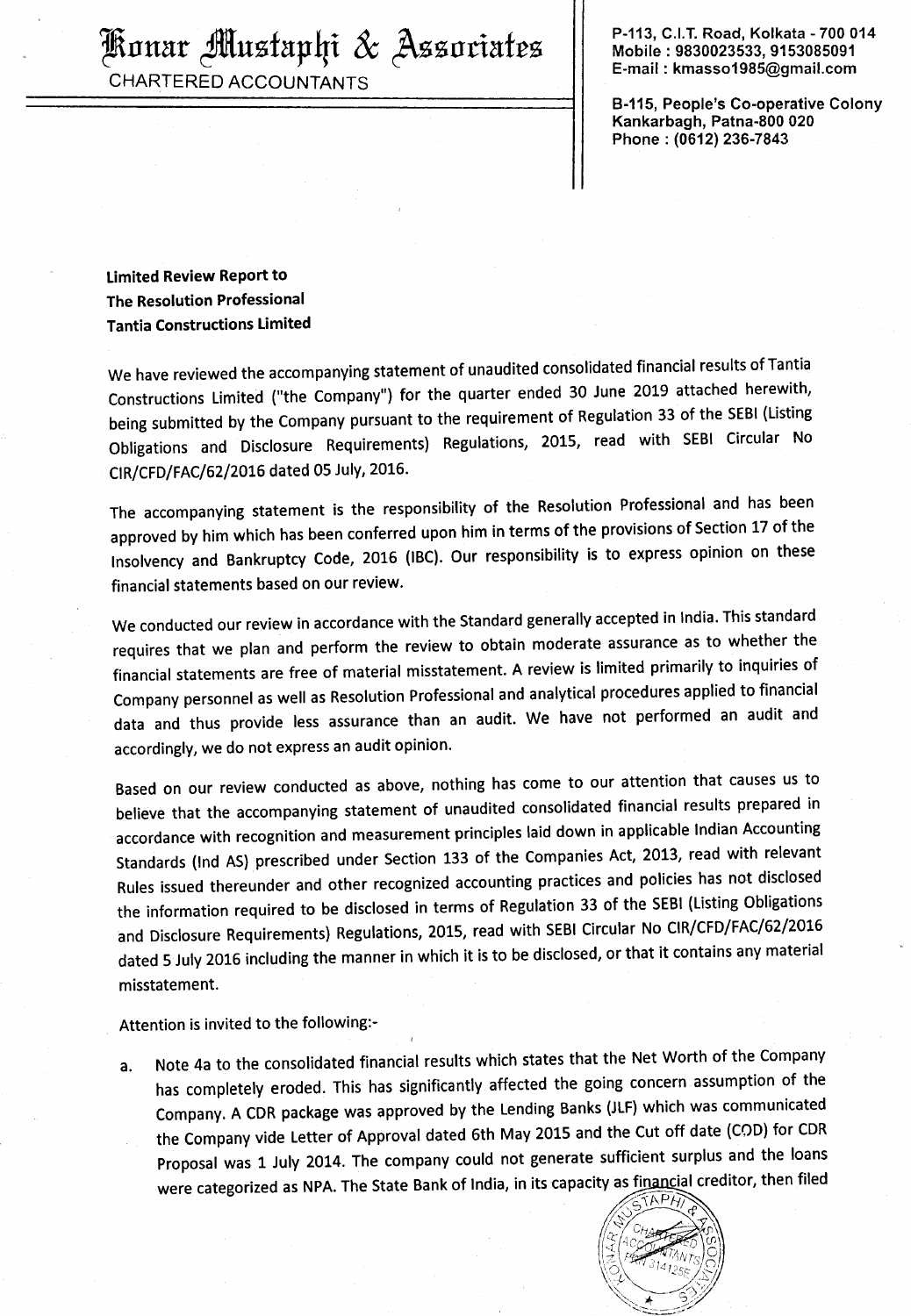<sup>a</sup> petition under the Insolvency and Bankruptcy Code, <sup>2016</sup> (lBC) with The Hon'ble National Company Law Tribunal (NCLT), Kolkata Bench. On <sup>13</sup> March, 2019, the NCLT vide its order of even date, has admitted the Corporate Insolvency Resolution Process (ClRP) in respect of the Company and appointed Mr. Kshitiz Chhawchharia, as the Interim Resolution Professional (IRP) in terms of the lBC. Further, the Committee of Creditors (CDC) in its meeting held on <sup>11</sup> April, <sup>2019</sup> have approved the appointment of Mr. Kshitiz Chhawchharia as Resolution Professional (RP). The time allowed for resolution process is <sup>180</sup> days from the date of admission, which can be further extended for <sup>a</sup> period of not more than <sup>90</sup> days. The NCLT order also provide for <sup>a</sup> moratorium with effect from <sup>13</sup> March, <sup>2019</sup> till the completion of the CIRP process or until the approval of the resolution plan under section 31(1) or an order for liquidation of the Company under Section <sup>33</sup> is made, whichever is made earlier. CIRP is ongoing and is yet to be completed. Under <sup>a</sup> CIRP, <sup>a</sup> resolution plan needs to be prepared and approved by the Committee of Creditors (COC). The resolution plan which would be approved by the COC will need to be further approved by the NCLT to keep the Company as <sup>a</sup> going concern. Currently the resolution process is on, hence the financial statements of the Company are continued to be prepared on the going concern basis and no impairment loss has been recognized.

- b. Note 4b to the consolidated financial results which states that the Company have not made any provision for Gratuity and Leave Encashment in line with IND-AS-19 which has resulted in understatement of loss for the quarter to that extent. Further, no actuarial valuation was made for Gratuity and Leave Encashment.
- c. Note 4c to the consolidated financial results as per which during the quarter, the Company did not charge interest on its debt, as the majority of the Financial Institutions, Corporate depositors and Banks had stopped charging interest on its debt (being categorised as NPA) due from the Company. The results of this quarter ended <sup>30</sup> June, <sup>2019</sup> accordingly did not reflect any provision of interest in respect of such lenders. The impact of the same could not be determined in the absence of necessary documentary evidences, these have resulted in understatement of loss for the quarter to that extent.
- d. Note 4d to the consolidated financial results in relation to Corporate Guarantee provided by the Company against loan availed by one of the subsidiaries of  $\bar{\tau}$  26458.38 lacs (excluding interest) invoked by consortium of Banks due to non payment by that subsidiary and the Consortium has lodged claim with the Resolution Professional during last financial year amounting to  $\bar{\tau}$ 25579.92 lacs which is yet to be settled till date.

Our opinion is modified in respect of above matters.

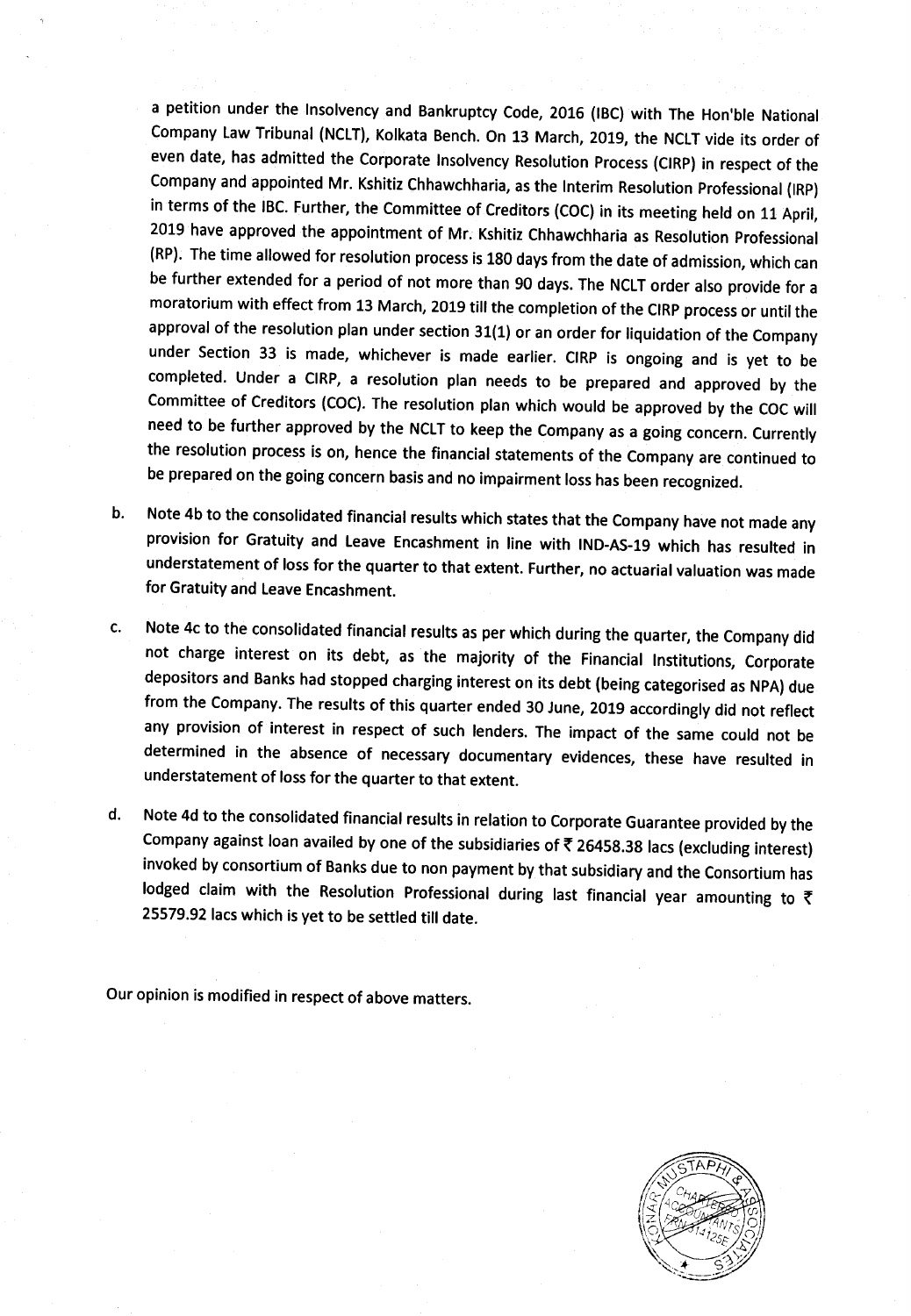### Attention is drawn to:

- a. Note 5 to the consolidated financial results in relation to excess payment of  $\bar{\tau}$  84 lacs as managerial remuneration to the Chairman and Managing Director for the financial year(s) 2012-13 and 2013-14. The Company had sought approval from the concerned authorities, viz Ministry of Corporate Affairs, for waiver in respect of recovery of the aforesaid excess amount from the Chairman and Managing Director, which was rejected by Ministry of Corporate Affairs. The Company have adjusted  $\bar{\tau}$  24.29 lacs against his dues till March'19 and the balance amount of  $\overline{5}$ 59.71 lacs is yet to be recovered. As per the decision of COC taken at their meeting held on <sup>20</sup> July, <sup>2019</sup> payment to Chairman and Managing Director is pending for approval by the COC members, hence no adjustment towards above excess payment during quarter ended <sup>30</sup> June, <sup>2019</sup> was made. In terms of clause (f) of sub-section (1) of Section <sup>28</sup> of the IBC, prior approval of the members of the Committee of Creditors (CDC) is required for undertaking any related party transactions.
- b. Note <sup>6</sup> of the consolidated financial results where as part of the CIRP, creditors of the Company were called upon to submit their claims to the Interim Resolution Professional (IRP) as on <sup>13</sup> March, <sup>2019</sup> and later on to Resolution Professional (RP). Claims submitted by financial and operational creditors are being verified and admitted by the RP. In some instances, the amount of claim admitted by the RP is differing from the amount reflecting in the books of accounts of the Company. Pending final outcome of the CIRP process no adjustments has been made in the books for the differential amount in the claims admitted. Hence, consequential impact, if any, on the financial results is not currently ascertainable.
- c. The consolidated Ind AS financial statement was prepared including <sup>2</sup> subsidiaries and <sup>1</sup> associate company whose financial statements duly reviewed by their auditors were not available. The same was incorporated based on the figures as provided by the Company. The consolidated financial statement includes total revenue of? Nil for the <sup>2</sup> subsidiaries and loss of ? 11.92 lakhs for the said associate company.

Our opinion is not qualified in respect of above matters.

For KONAR MUSTAPHI & ASSOCIATES Chartered Accountants Firm Registration Number: 314125E

S.K. Mustaphi **Place:** Kolkata Partner Date: 20.08.2019 sag/:fiébership Number: <sup>51842</sup> uom : 19051842AAAABR5068